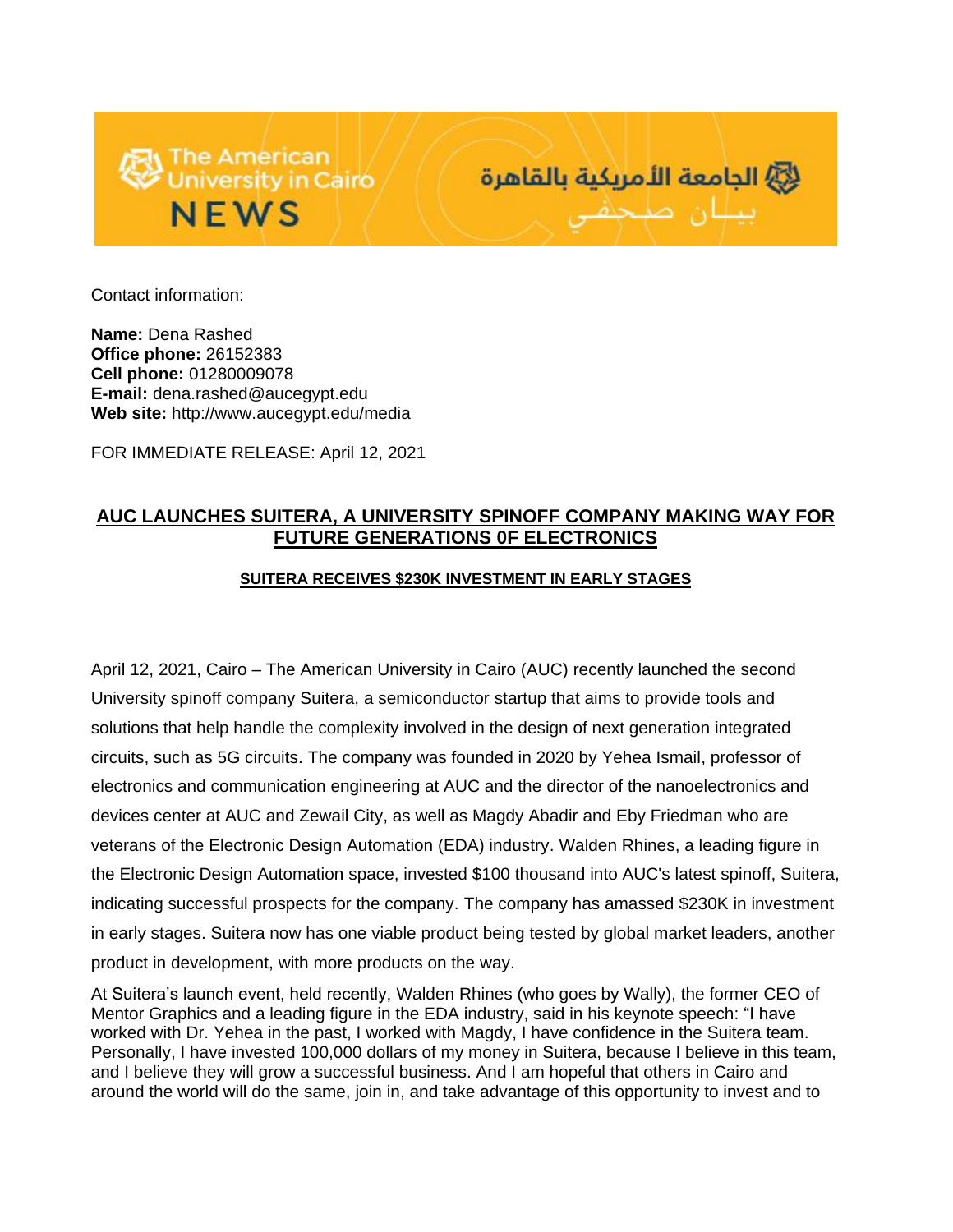work with them." He also added: "The cofounders, Magdy Abadir who I have known probably for 30 or 40 years, Dr. Yehea, Dr. Eby Friedman, all outstanding in the field."

Wally's 24-year tenure as CEO of Mentor Graphics, saw the EDA giant's market value increase 10X. He has overseen the acquisition of Mentor Graphics by Siemens for more than four billion USD. In addition, during his tenure with Mentor Graphics, Wally has acquired over a hundred companies, said in his keynote speech: In the keynote,

In regards to the problem Suitera is tackling, Wally said: Suitera is "attacking the problem of inductance which has an effect on the electric performance of integrated circuits, but was largely ignored by designers, because it could be ignored. But what happened in recent times as integrated circuits become more complex and as features are backed more tightly into the circuit, inductive effects are now becoming more and more important, and they can lead to failures in a design; failures that are very, very costly."

Three other private investors have invested another 130K USD in Suitera following the initial investment by Wally.

The launch event held at AUC New Cairo was attended by AUC board of directors, experts in the tech field, and an array of PE and VC firms.

AUC Provost Ehab Abdel-Rahman, said: "Suitera is a great success for AUC for two reasons. First, they are starting off on the right foot by having investors ready to support them as they launch. Second, they are playing a crucial role in moving ideas from the lab-bench to market, supporting AUC's goals of converting Egypt to a knowledge-based society."

With an increased need to solve newly emerging challenges in the electronic design automation industry, professor Yehea Ismail, said: "I think we have the right ingredients: a very strong expert team, a critical market need, high reputation worldwide, a wealth of relations in the field, access to relatively low cost talent, previous startup successes, AUC support, and very unique initial products and IP."

"We are very hopeful and actually excited about the prospects of Suitera and the interest we are receiving from the industry, investors, and the community," added professor Yehea Ismail

Ahmed Ellaithy, senior director at AUC's Technology Transfer Office, said: "The investment really works as a marker for the quality of the work that Dr. Yehea and his team have developed here at AUC," said

He added that the timing and the expertise the investment comes with is an extremely positive sign of the commercial potential as well as the impact the technology could have on the semiconductor industry and chip design. "Securing investment from such respected and trusted figures in the field means other potential investors and clients are more assured of both the business case as well as the technology and product the startup is built around," Ellaithy said.

The financing will be used for hiring talent and continuing to build their products and pursue the market, as well as tap into the expertise that comes with the investment partners. The willingness of investors to be part of Suitera from the onset indicates confidence in the growth story of the startup and eagerness to influence its path towards success.

"Investing early means the investor gets to buy shares at an early valuation point and should see the value of his shares appreciate as the company's value appreciates as it grows and moves from success to success," Ellaithy said.